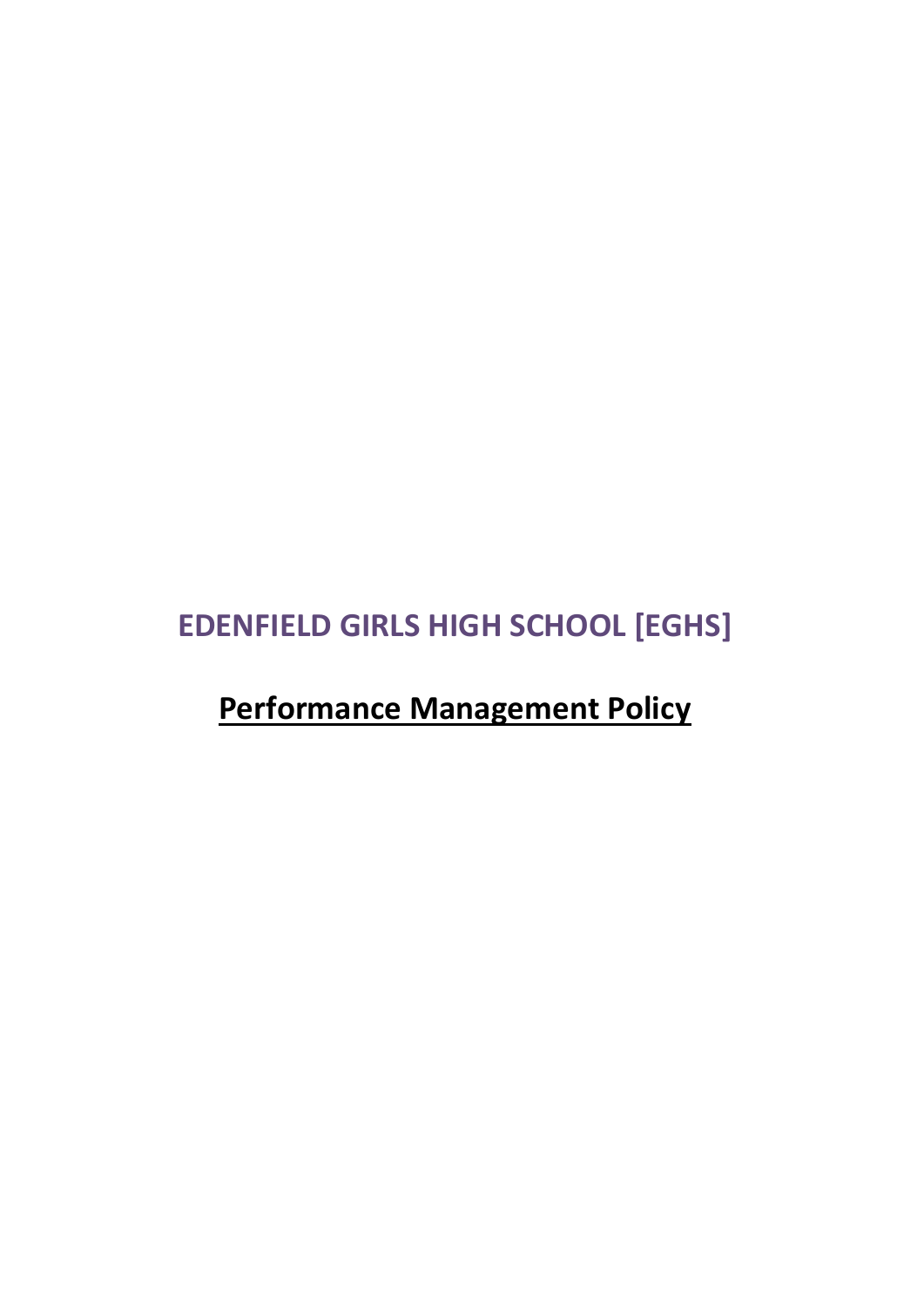## **1. Aims**

This policy aims to:

- Set out the arrangements for managing the performance of teachers, including the process and the responsibilities of individuals
- Ensure consistency and fairness across the school
- Create a process where teachers' professional development is supported and encouraged, in the context of the school's Ofsted report, our school improvement plan and the Teachers' Standards
- Ensure teachers have the skills and knowledge they need to fulfil and excel in their role and provide an excellent education to our students

The policy applies to all teaching staff permanently employed by the school, except those undergoing capability procedures, and the Head Teacher, whose appraisal is managed by the Trustees.

## **2. The performance management period**

The performance management period will run for 12 months beginning in the autumn term. Target-setting meetings will be held during the autumn term.

It is intended that teachers will have had their annual performance management meeting by 30<sup>th</sup> November.

#### **3. Setting objectives**

Teachers' objectives will be set before, or as soon as possible after, the start of the performance management period. The headteacher's objectives will be set by the Trustees in consultation with an external adviser. Objectives will:

- $\circ$  Contribute to improving the education of students at the school and the implementation of any school improvement plans.
- o Be appropriate to the teacher's role and career experience
- o Be revised if circumstances change throughout the year
- o Be set in line with the Teachers' Standards

The appraiser and teacher will seek to agree the objectives but, if that is not possible, the appraiser will determine the objectives. After discussion with the appraiser, the teacher will record his/her targets along with any other relevant material, e.g. CPD requests, details of support/resources required, etc.

## **4. Standards**

Teachers will be assessed against the Teachers' Standards. The Head Teacher will also be assessed against the National Standards of Excellence for Headteachers.

## **5. Reviewing performance (including observation protocol)**

We will use a range of evidence to judge a teacher's performance: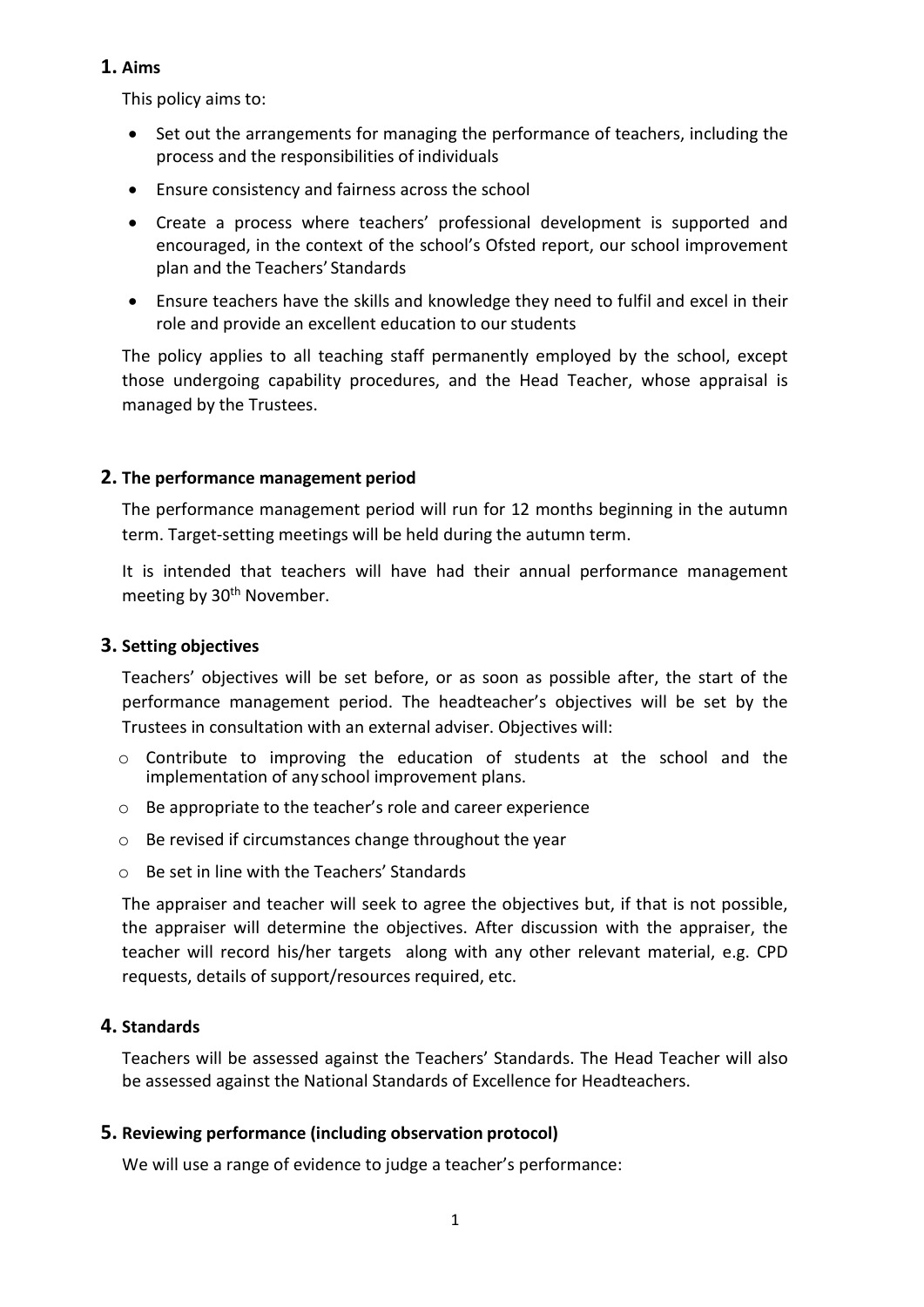- Formal and informal lesson observations
- Observations and results from wider school activities, if applicable
- Performance of their students
- Reviews of planning and marking

# **Observation protocol**

We believe that observations are an important way of assessing teachers' performance. They can help identify a teacher's strengths and areas for improvement, and can help us identify areas of good practice that can be shared across the school. There will be both formal and 'drop in' observations. Teachers with responsibilities outside the classroom will also have these responsibilities observed.

All observations will:

- Be carried out in an objective, fair, professional and supportive manner
- Provide constructive feedback
- Remain confidential to those who need to know details as part of their jobs

# **Formal observations**

The purpose of formal observations is to assess the teacher's performance and progress against their objectives and the relevant standards. The number of formal observations will be determined by the teacher's individual circumstances and the needs of the school at the time. For example, NQTs and less experienced teachers who have recently started at the school will receive a number of formal observations to establish their strengths and areas for development. A very experienced teacher will typically receive fewer observations.

Generally, verbal feedback will be given the same day.

We will use all reasonable endeavours to provide written feedback within 5 working days.

# **'Drop in' observations/Learning walks**

Drop-in observations will usually be conducted by the SLT in order to monitor the quality of teaching and learning. They will usually last around ten minutes and may involve the observer talking to students and looking at their work. The frequency will depend on the individual teacher and the school's needs at the time.

Please note that observations where fellow teachers observe a lesson for their own professional development may also take place. Evidence from these will not be used as part of the performance management process.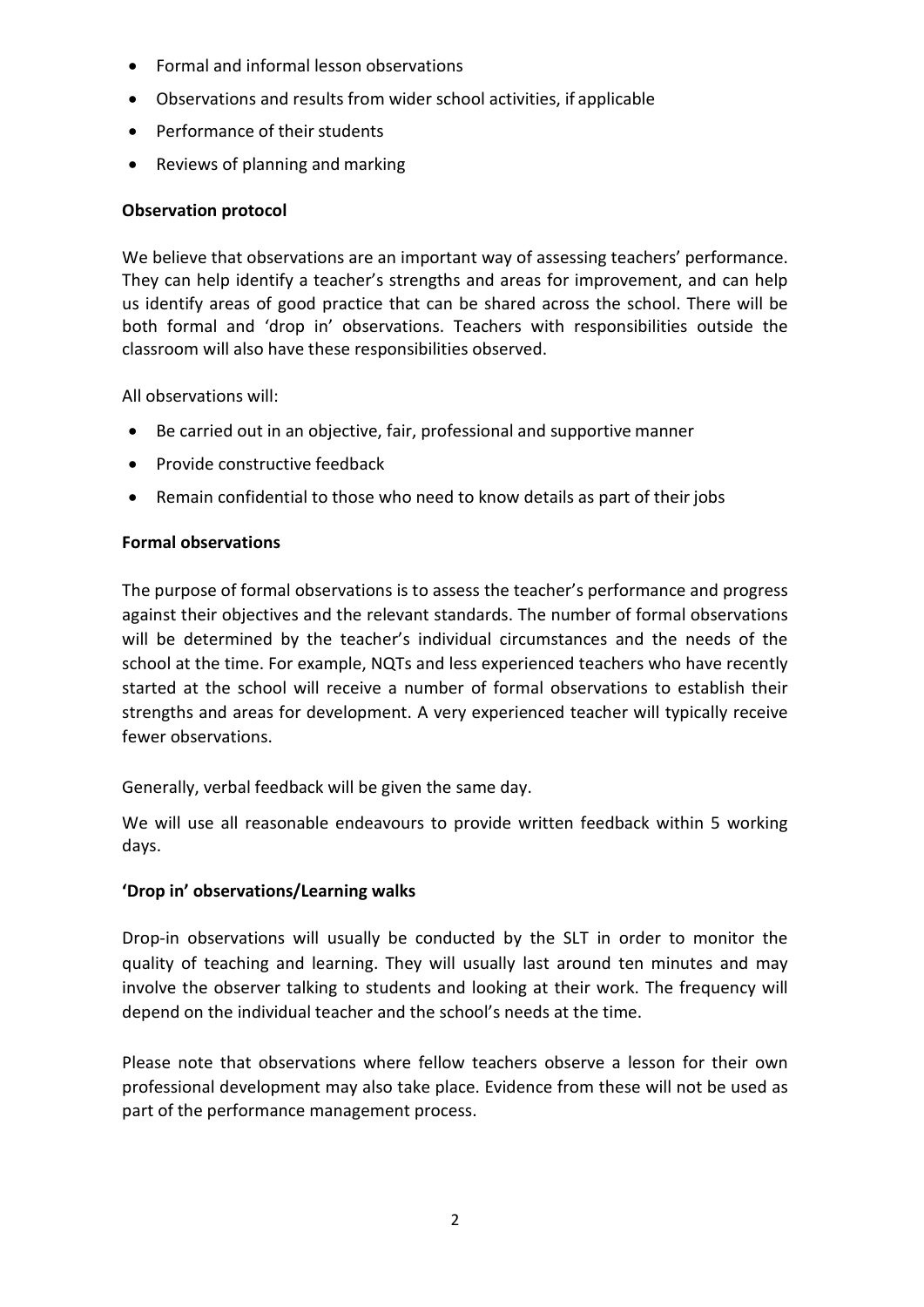#### **Additional observations**

Additional formal observations will take place if:

- o The teacher requests them
- o There are concerns that the teacher's performance is not up to standard
- o The teacher is subject to formal capability proceedings
- o The above protocols will still apply to these additional observations.

#### **6. Annual assessment**

Performance will be reviewed and addressed through a minimum of twice yearly meetings with the teacher's line manager. The annual performance management process and will culminate in a meeting towards the end of the academic year when the line manager will:

- Review the relevant evidence
- Assess performance in the performance management period against the relevant standards
- Assess performance in the performance management period against objectives
- Discuss the teacher's professional development needs and identify action that should be taken
- Discuss the teacher's wellbeing, career aspirations and any difficulties they may be facing
- If necessary, discuss the teacher's underperformance and put a plan in place to address it. In such cases teachers may be informed that if performance does not improve, capability proceedings may begin, where applicable.

## **7. Conducting annual performance management meetings**

The headteacher's performance management meeting will be conducted by the Trustees. To support the headteacher performance management, the trustees will appoint an external consultant with relevant skills and experience.

The headteacher will appraise teachers. Performance management meetings will normally take place within the teacher's normal working hours and will typically last for one lesson.

## **8. Performance management report**

Teachers will be provided with a written report of their performance management. The report will be completed by the person who conducted the performance management. We will use all reasonable endeavours to complete this within 5 working days.

This will include:

• An assessment of the teacher's performance against their objectives and the relevant standards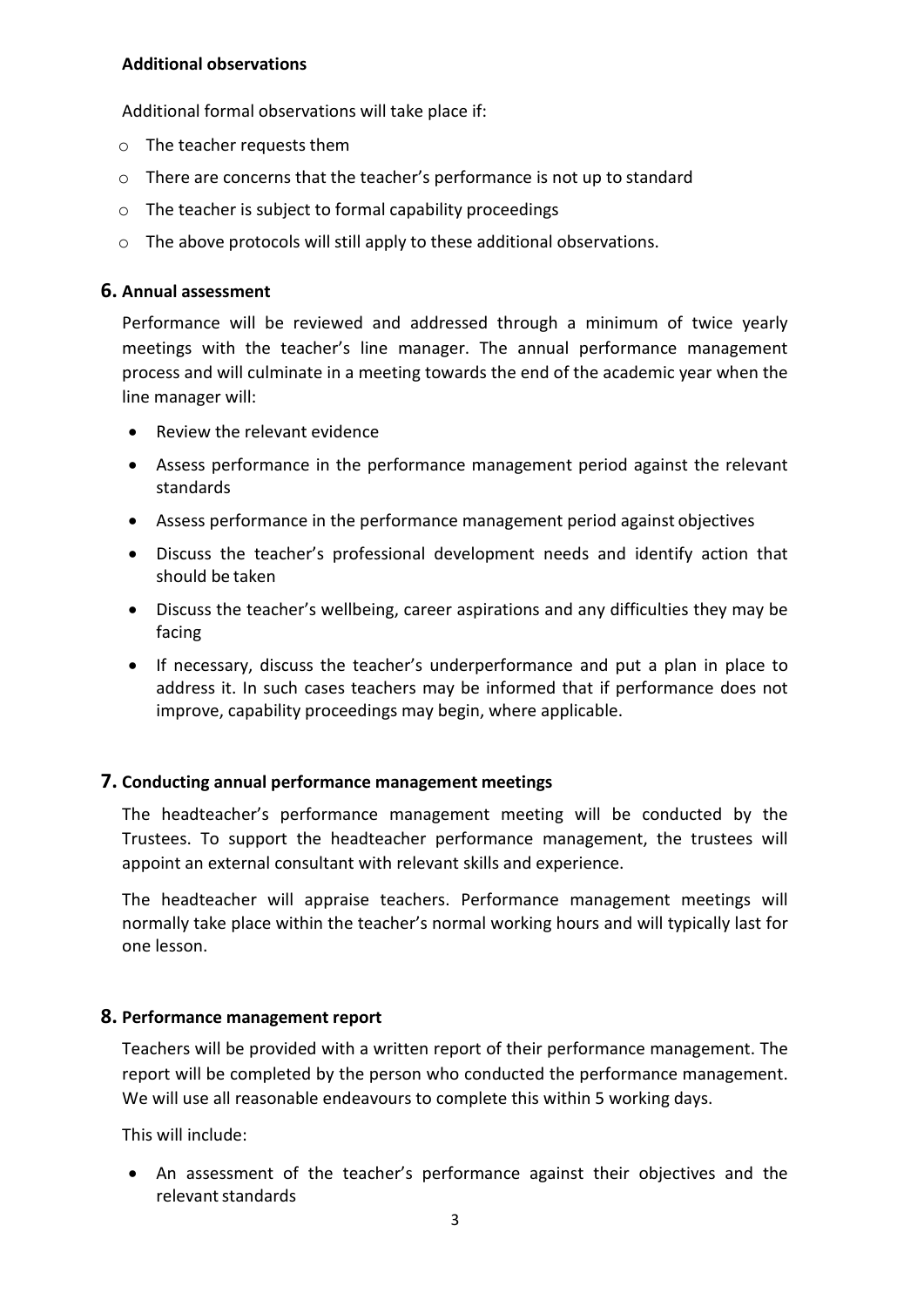• An assessment of the teacher's training and development needs, and the action that should be taken to address them.

There will be space in the report for the teacher's own comments.

Teachers will sign the performance management report to say they have seen it and agree with its content. Teachers can appeal to the headteacher, and the headteacher can appeal to the Trustees, if they disagree with the contents of the report.

## **9. Concerns about a teacher's performance**

If it becomes clear a teacher is having difficulties at any point during the performance management period, they will be provided with additional support.

This will begin with a meeting with the headteacher where the problem will be discussed and potential solutions identified. A performance improvement plan may be created.

The nature of the support will be based on the individual's circumstances. The concerns may be of a nature that would usually involve beginning the capability procedure. In these cases, refer to our capability policy.

# **12. Confidentiality**

The performance management process and relevant documents are strictly confidential. Only staff members who need the information in order to do their jobs will have access to the information. Performance management information will be anonymised when information is reported to the Trustees.

Performance management records will be kept securely in the teacher's personnel file.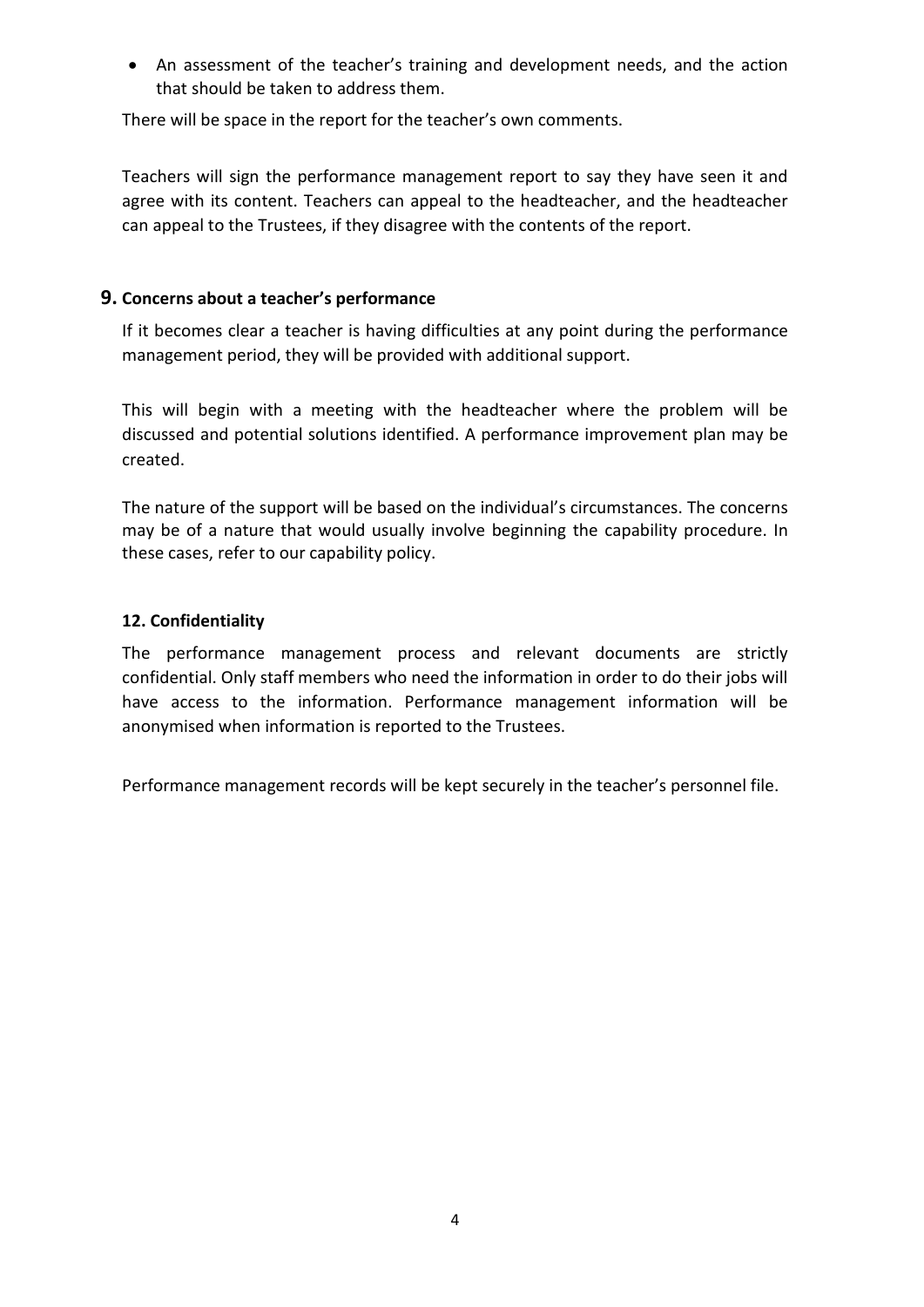| <b>Date</b>                                 | <b>Action</b>                                                                                                    |
|---------------------------------------------|------------------------------------------------------------------------------------------------------------------|
| September                                   | Teachers self-assess against Teachers' Standards                                                                 |
| September - October<br>(October – November) | Review of previous performance management<br>period, discuss and set objectives for the current<br>academic year |
| March - April                               | Meetings held to review progress                                                                                 |
| <b>Throughout the year</b>                  | Formal and drop-in observations and monitoring<br>take place, constructive feedback is provided                  |
| June - July                                 | Review meetings                                                                                                  |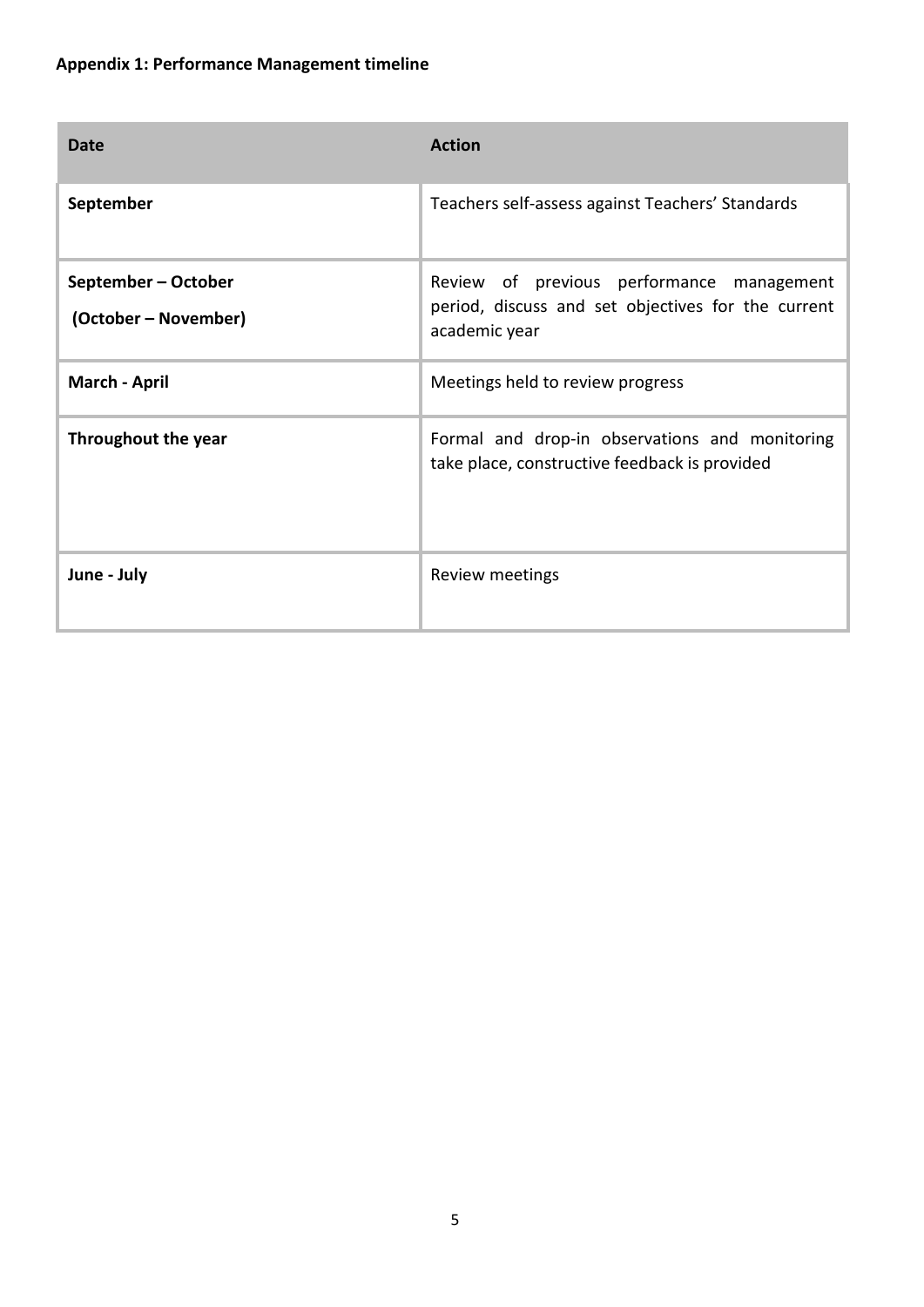# **Appendix 2: performance management report template**

This template can be used in performance management meetings to make notes on previous performance

| <b>Review</b>                  |                 |              |  |
|--------------------------------|-----------------|--------------|--|
| <b>School year:</b>            |                 |              |  |
| Assessment against objectives: |                 |              |  |
| Objective 1:                   |                 |              |  |
| Fully achieved                 | Partly achieved | Not achieved |  |
| Comments:                      |                 |              |  |
|                                |                 |              |  |
|                                |                 |              |  |
| Objective 2:                   |                 |              |  |
| Fully achieved                 | Partly achieved | Not achieved |  |
| Comments:                      |                 |              |  |
|                                |                 |              |  |
|                                |                 |              |  |
| Objective 3:                   |                 |              |  |
| Fully achieved                 | Partly achieved | Not achieved |  |
| Comments:                      |                 |              |  |
|                                |                 |              |  |
|                                |                 |              |  |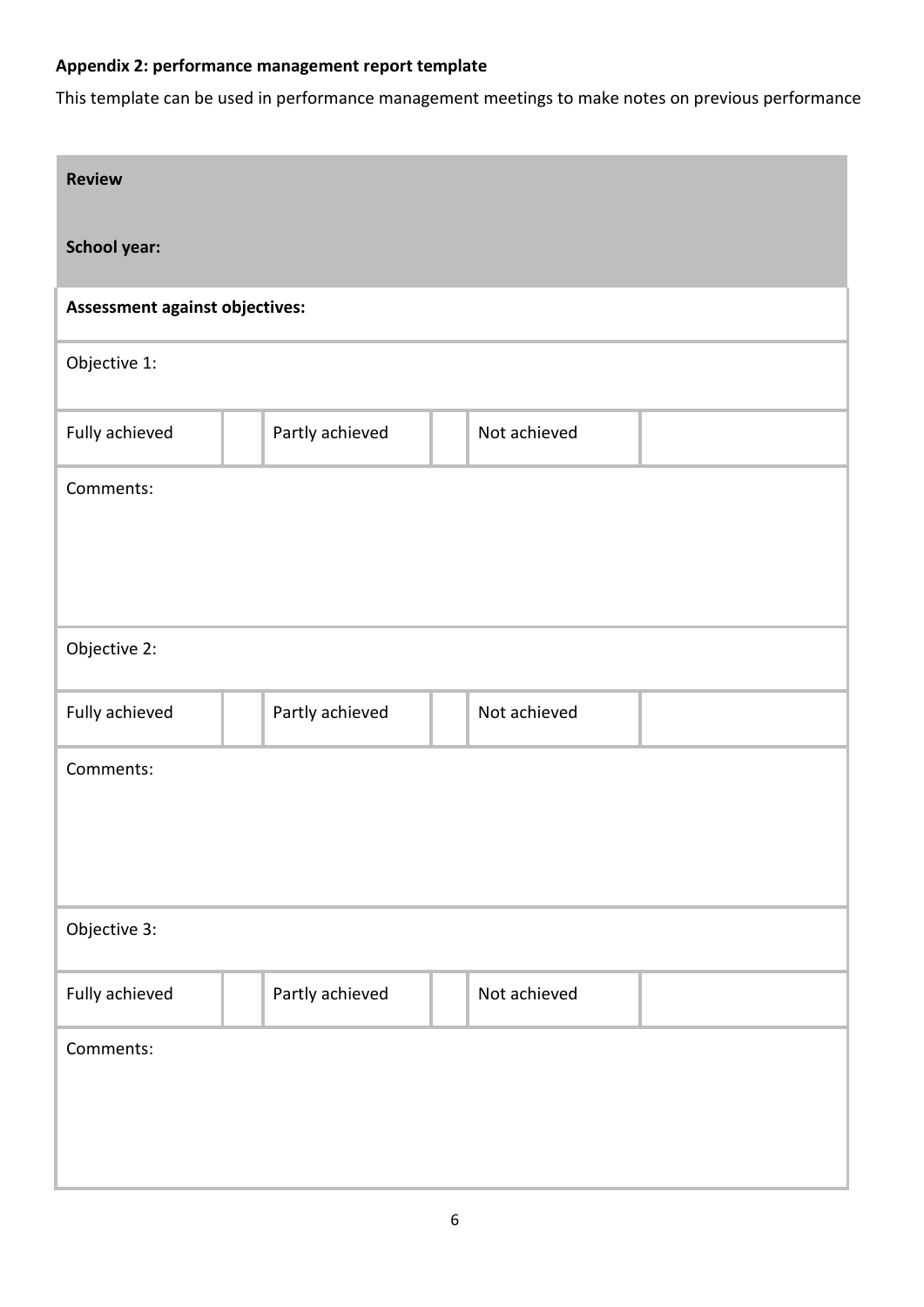# **Assessment against standards**

Standards that apply (i.e. the Teachers' Standards and any other relevant standards):

Comments: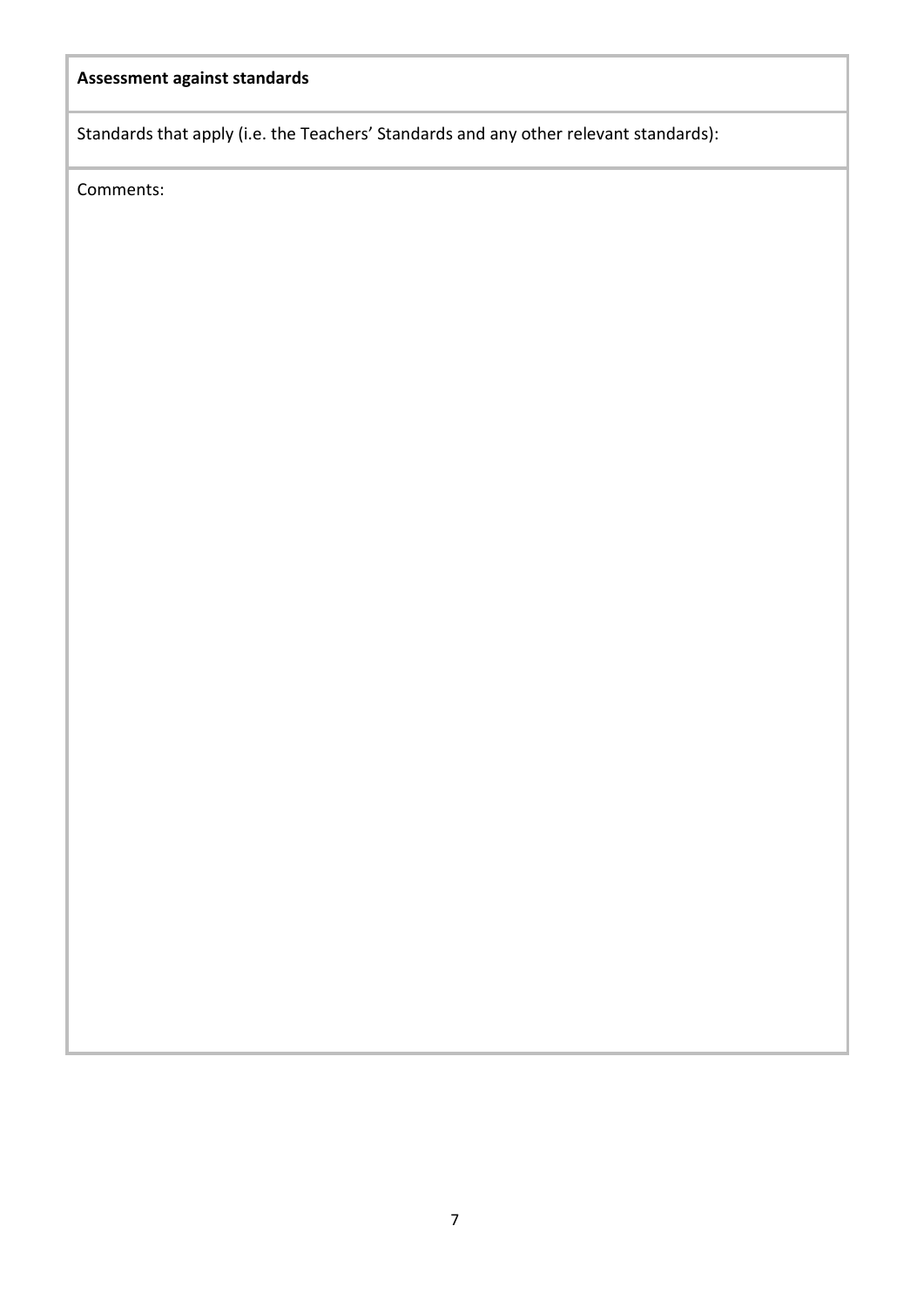| <b>Standards</b>                                                                      |
|---------------------------------------------------------------------------------------|
| Standards to focus on:                                                                |
| (for example, Teachers' Standard 2: 'Promote good progress and outcomes by students') |
|                                                                                       |
|                                                                                       |
|                                                                                       |
|                                                                                       |
| Evidence to assess progress and timescales:                                           |
|                                                                                       |
|                                                                                       |
|                                                                                       |
|                                                                                       |
|                                                                                       |
|                                                                                       |
| <b>Training and development</b>                                                       |
| Focus:                                                                                |
|                                                                                       |
| Action:                                                                               |
|                                                                                       |
|                                                                                       |
|                                                                                       |
|                                                                                       |
| Support:                                                                              |
|                                                                                       |
|                                                                                       |
|                                                                                       |
|                                                                                       |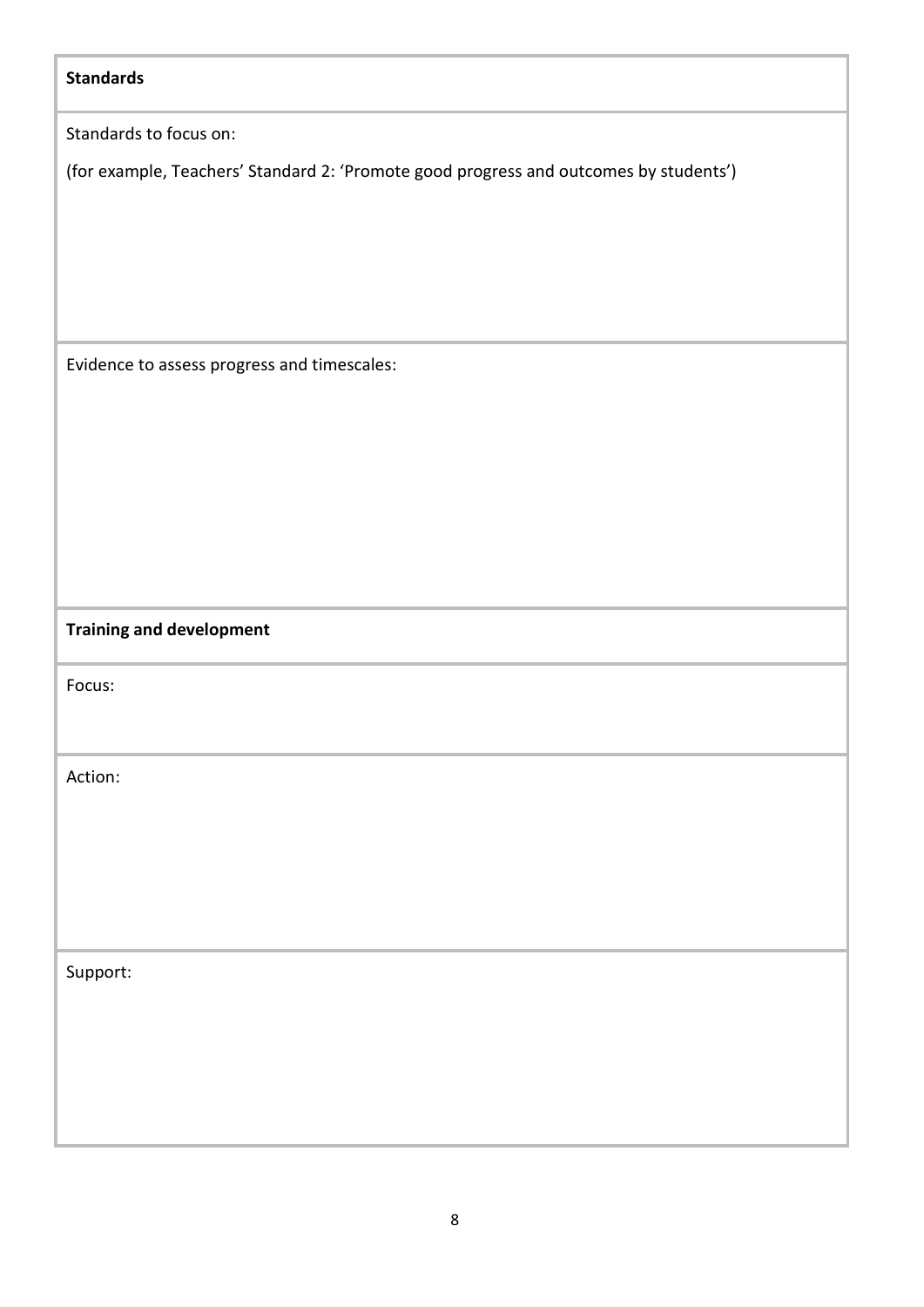# Timescales: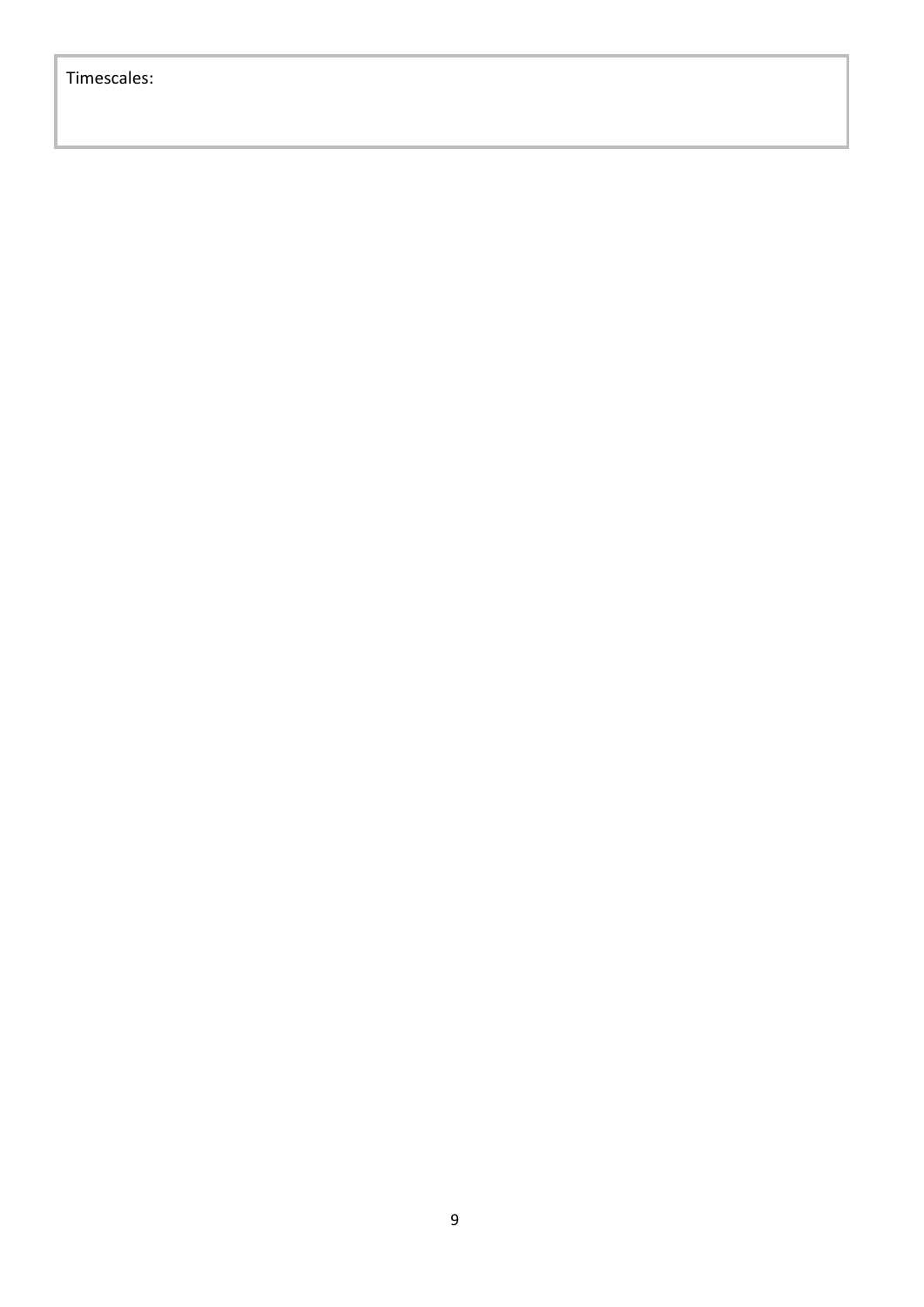| <b>Comments</b>       |
|-----------------------|
| Reviewer:             |
|                       |
|                       |
|                       |
|                       |
| Reviewee:             |
|                       |
|                       |
|                       |
|                       |
| Signatures            |
| Reviewer:             |
| Reviewee:             |
| Date:                 |
|                       |
|                       |
| Date of next meeting: |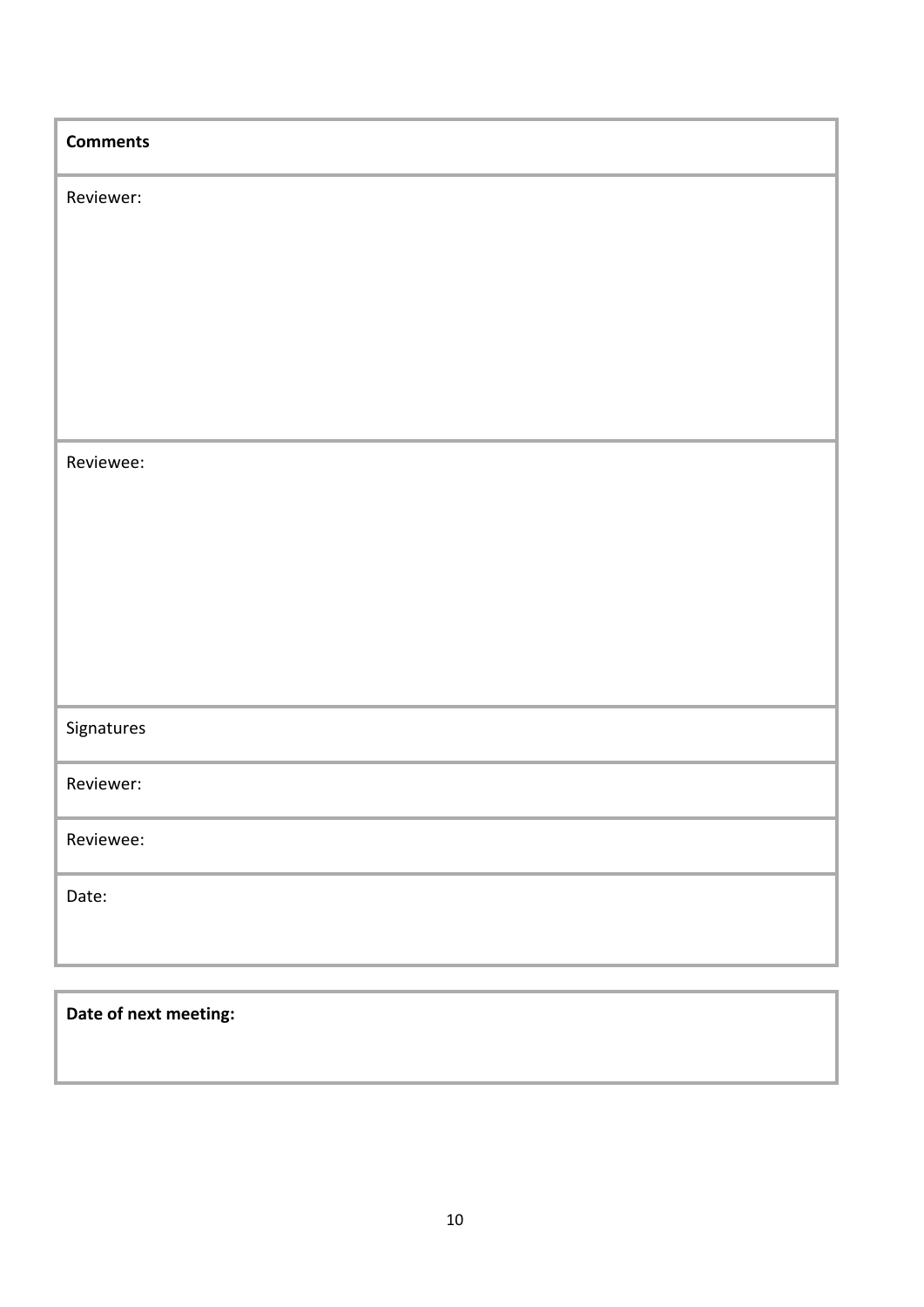**Planning for the next school year:**

# **New objectives**

Objective 1:

Steps to achieve, evidence to assess progress, and timescales:

Objective 2:

Steps to achieve, evidence to assess progress, and timescales:

Objective 3: